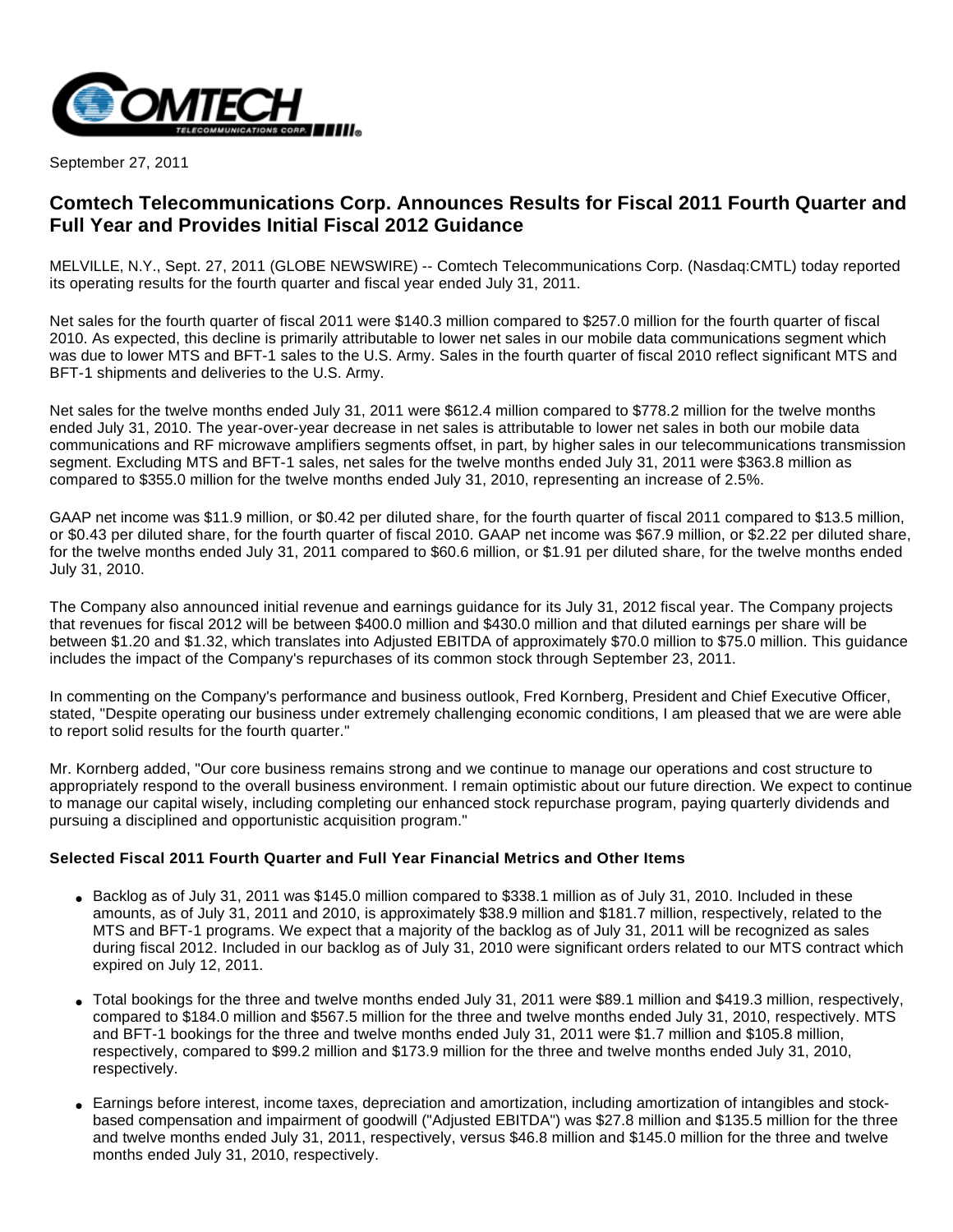- From the inception of its targeted annual dividend and stock repurchase programs, through September 23, 2011, the Company has paid \$26.2 million of cash dividends to its shareholders and has repurchased 5,063,839 shares of its common stock in open-market transactions for an aggregate cost of \$142.1 million (including transaction costs) with an average price per share of \$28.07.
- At July 31, 2011, the Company had \$558.8 million of cash and cash equivalents. Net cash provided by operating activities was \$97.4 million for the twelve months ended July 31, 2011 compared to \$124.5 million for the twelve months ended July 31, 2010. The Company's cash and cash equivalents balance of \$558.8 million does not reflect the repurchase of 766,331 shares of the Company's common stock, through September 23, 2011, at an aggregate cost (including transaction costs) of approximately \$20.5 million, or a quarterly dividend payment aggregating \$6.1 million which occurred subsequent to July 31, 2011.
- The Company's effective income tax rate of 33.3% for the twelve months ended July 31, 2011 reflects net discrete tax benefits of approximately \$1.7 million. The Company's effective income tax rate for the twelve months ending July 31, 2012 is expected to approximate 35.0%, excluding any discrete tax adjustments. During the first quarter of fiscal 2012, we reached a settlement with the IRS related to our federal income tax returns for the fiscal years ended July 31, 2007 through July 31, 2009, and we expect to record a net discrete tax benefit during the first quarter of fiscal 2012 of approximately \$3.3 million, or \$0.11 per diluted share, principally related to the settlement.

### **Conference Call**

The Company has scheduled an investor conference call for 8:30 AM (ET) on Wednesday, September 28, 2011. Investors and the public are invited to access a live webcast of the conference call from the investor relations section of the Comtech web site at [www.comtechtel.com.](http://www.comtechtel.com/) Alternatively, investors can access the conference call by dialing (800) 862-9098 (domestic) or (785) 424-1051 (international) and using the conference I.D. of "Comtech." A replay of the conference call will be available for seven days by dialing (402) 530-9025. In addition, an updated investor presentation, including earnings guidance, will be available on our web site shortly after the conference call.

### **About Comtech**

Comtech Telecommunications Corp. designs, develops, produces and markets innovative products, systems and services for advanced communications solutions. The Company believes many of its solutions play a vital role in providing or enhancing communication capabilities when terrestrial communications infrastructure is unavailable, inefficient or too expensive. The Company conducts business through three complementary segments: telecommunications transmission, RF microwave amplifiers and mobile data communications. The Company sells products to a diverse customer base in the global commercial and government communications markets. The Company believes it is a market leader in the market segments that it serves.

### **Cautionary Statement Regarding Forward-Looking Statements**

Certain information in this press release contains forward-looking statements, including but not limited to, information relating to the Company's future performance and financial condition, plans and objectives of the Company's management and the Company's assumptions regarding such future performance, financial condition, and plans and objectives that involve certain significant known and unknown risks and uncertainties and other factors not under the Company's control which may cause its actual results, future performance and financial condition, and achievement of plans and objectives of the Company's management to be materially different from the results, performance or other expectations implied by these forward-looking statements. These factors include the nature and timing of receipt of, and the Company's performance on, new or existing orders that can cause significant fluctuations in net sales and operating results; the timing and funding of government contracts; adjustments to gross profits on long-term contracts; risks associated with international sales, rapid technological change, evolving industry standards, frequent new product announcements and enhancements, changing customer demands, changes in prevailing economic and political conditions; risks associated with the Company's legal proceedings and other matters; risks associated with the Company's BFT-1 contract, including the Company's ongoing negotiations with the U.S. Army and pending audit of its BFT-1 contract; risks associated with the Company's obligations under its revolving credit facility; and other factors described in the Company's filings with the Securities and Exchange Commission ("SEC").

## **COMTECH TELECOMMUNICATIONS CORP.**

## **AND SUBSIDIARIES**

Condensed Consolidated Statements of Operations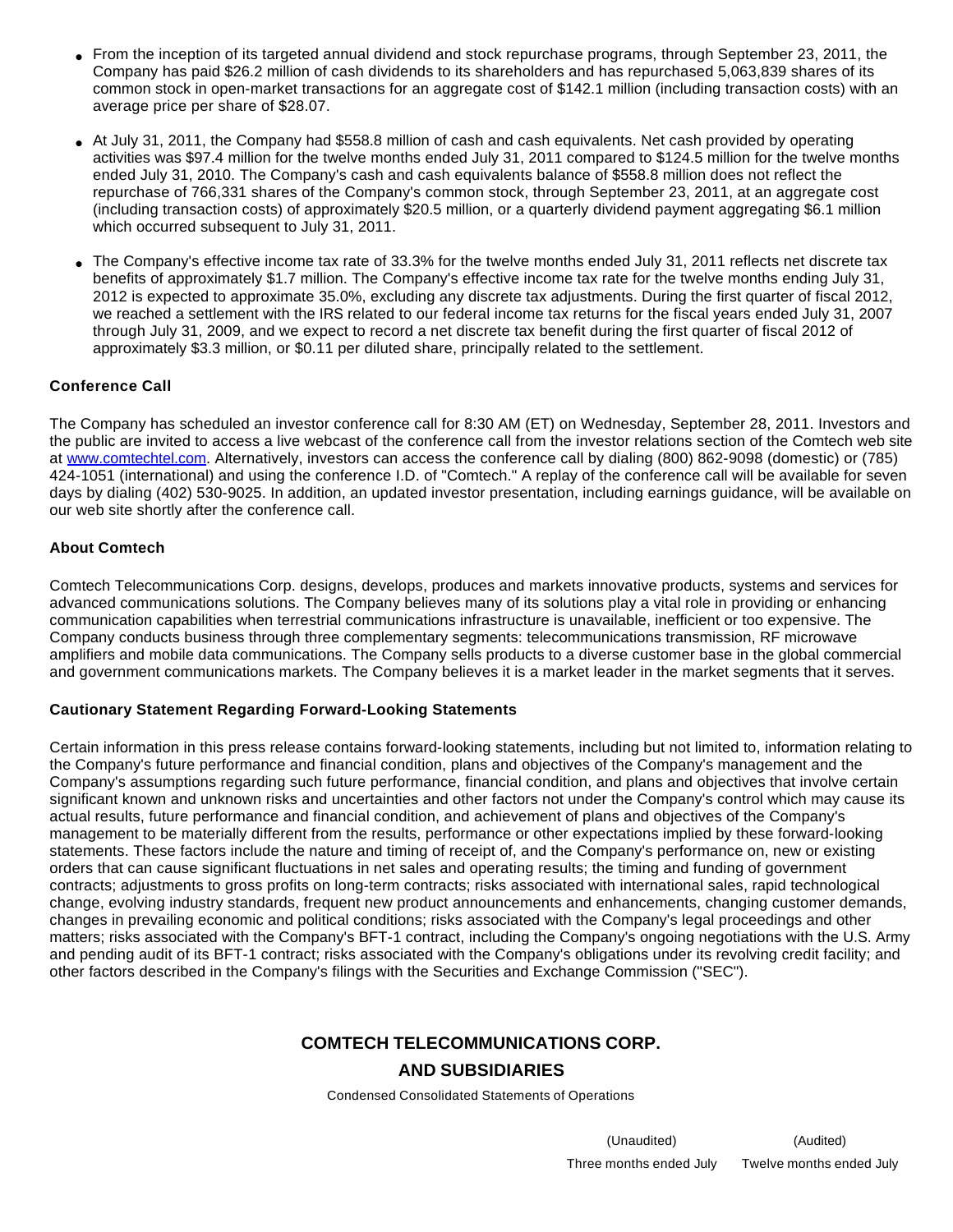|                                                                                                         | 31                        |                        | 31.          |               |
|---------------------------------------------------------------------------------------------------------|---------------------------|------------------------|--------------|---------------|
|                                                                                                         | 2011                      | 2010                   | 2011         | 2010          |
|                                                                                                         |                           |                        |              |               |
| Net sales                                                                                               | \$140,327,000 256,954,000 |                        | 612,379,000  | 778,205,000   |
| Cost of sales                                                                                           |                           | 81,396,000 174,422,000 | 371,333,000  | 507,607,000   |
| Gross profit                                                                                            | 58,931,000                | 82,532,000             | 241,046,000  | 270,598,000   |
| Expenses:                                                                                               |                           |                        |              |               |
| Selling, general and administrative                                                                     | 24,399,000                | 29,627,000             | 94,141,000   | 99,883,000    |
| Research and development                                                                                | 11,970,000                | 12,054,000             | 43,516,000   | 46,192,000    |
| Amortization of intangibles                                                                             | 2,027,000                 | 2,011,000              | 8,091,000    | 7,294,000     |
| Impairment of goodwill                                                                                  | $\overline{\phantom{a}}$  | 13,249,000             | --           | 13,249,000    |
| Merger termination fee, net                                                                             |                           | --                     | (12,500,000) |               |
|                                                                                                         | 38,396,000                | 56,941,000             | 133,248,000  | 166,618,000   |
| Operating income                                                                                        | 20,535,000                | 25,591,000             | 107,798,000  | 103,980,000   |
| Other expenses (income):                                                                                |                           |                        |              |               |
| Interest expense                                                                                        | 2,127,000                 | 1,975,000              | 8,415,000    | 7,888,000     |
| Interest income and other                                                                               | (544,000)                 | (482,000)              | (2,421,000)  | (1, 210, 000) |
| Income before provision for income taxes                                                                | 18,952,000                | 24,098,000             | 101,804,000  | 97,302,000    |
| Provision for income taxes                                                                              | 7,064,000                 | 10,629,000             | 33,909,000   | 36,672,000    |
| Net income                                                                                              | \$11,888,000              | 13,469,000             | 67,895,000   | 60,630,000    |
| Net income per share:                                                                                   |                           |                        |              |               |
| <b>Basic</b>                                                                                            | \$0.47                    | 0.48                   | 2.53         | 2.14          |
| Diluted                                                                                                 | \$0.42                    | 0.43                   | 2.22         | 1.91          |
| Weighted average number of common shares outstanding - basic                                            | 25,454,000                | 28,316,000             | 26,842,000   | 28,270,000    |
| Weighted average number of common and common equivalent shares outstanding<br>- diluted                 | 31,300,000                | 34,071,000             | 32,623,000   | 34,074,000    |
| Dividends declared per issued and outstanding common share as of the applicable<br>dividend record date | \$0.25                    |                        | 1.00         |               |

# **COMTECH TELECOMMUNICATIONS CORP. AND SUBSIDIARIES**

Condensed Consolidated Balance Sheets

|                           |        |               | July 31, 2011 July 31, 2010 |
|---------------------------|--------|---------------|-----------------------------|
|                           | Assets | (Audited)     | (Audited)                   |
| Current assets:           |        |               |                             |
| Cash and cash equivalents |        | \$558,804,000 | 607,594,000                 |
| Accounts receivable, net  |        | 70,801,000    | 135,840,000                 |
|                           |        |               |                             |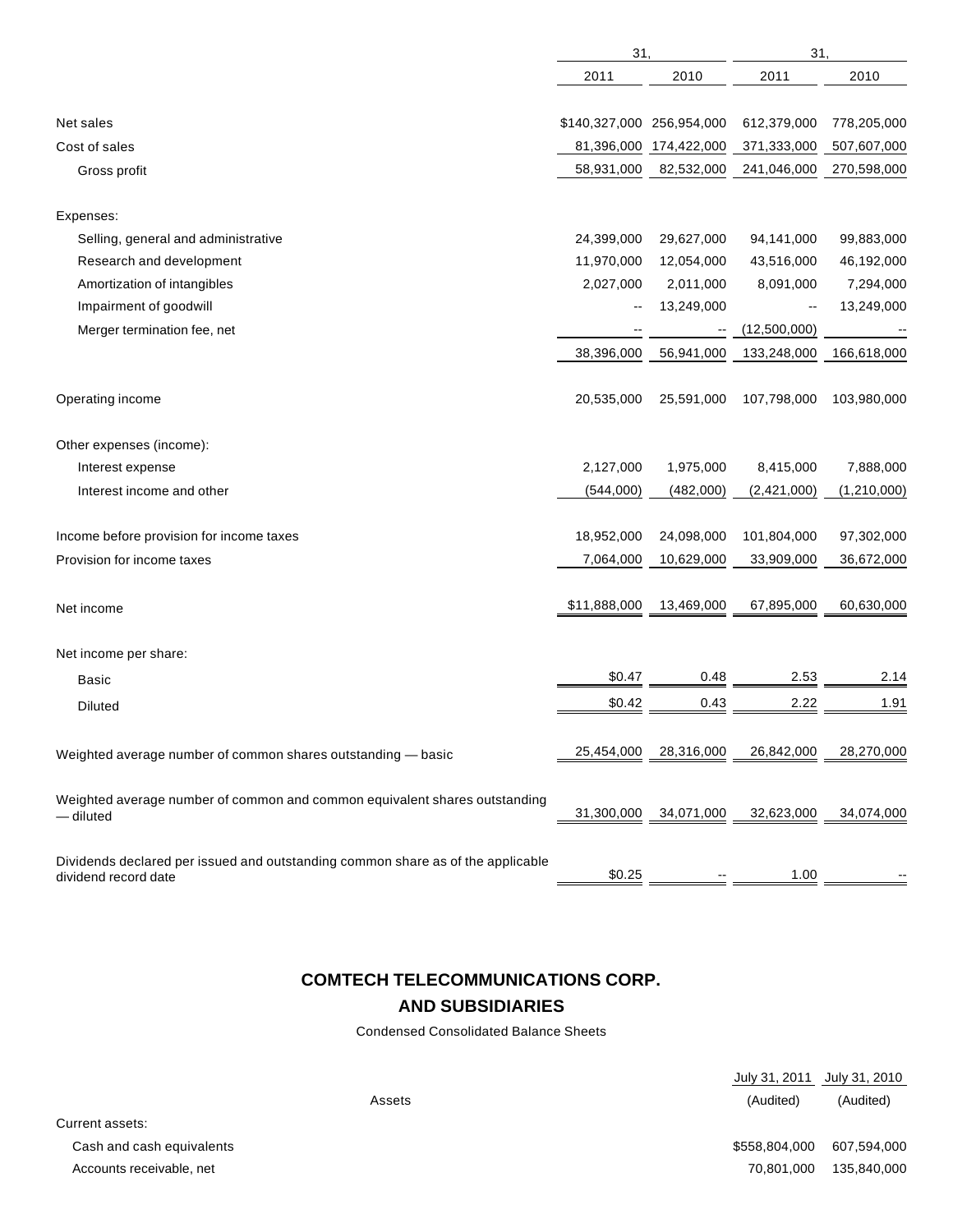| Inventories, net                                                                                                                                                           | 74,661,000      | 73,562,000                  |
|----------------------------------------------------------------------------------------------------------------------------------------------------------------------------|-----------------|-----------------------------|
| Prepaid expenses and other current assets                                                                                                                                  | 7,270,000       | 8,876,000                   |
| Deferred tax asset, net                                                                                                                                                    | 11,529,000      | 14,947,000                  |
| <b>Total current assets</b>                                                                                                                                                | 723,065,000     | 840,819,000                 |
| Property, plant and equipment, net                                                                                                                                         | 26,638,000      | 33,727,000                  |
| Goodwill                                                                                                                                                                   | 137,354,000     | 137,354,000                 |
| Intangibles with finite lives, net                                                                                                                                         | 45,470,000      | 48,091,000                  |
| Deferred financing costs, net                                                                                                                                              | 3,823,000       | 4,675,000                   |
| Other assets, net                                                                                                                                                          | 1,159,000       | 1,896,000                   |
| <b>Total assets</b>                                                                                                                                                        |                 | \$937,509,000 1,066,562,000 |
| Liabilities and Stockholders' Equity                                                                                                                                       |                 |                             |
| <b>Current liabilities:</b>                                                                                                                                                |                 |                             |
| Accounts payable                                                                                                                                                           | \$23,501,000    | 77,844,000                  |
| Accrued expenses and other current liabilities                                                                                                                             | 49,858,000      | 53,398,000                  |
| Dividends payable                                                                                                                                                          | 6,100,000       |                             |
| Customer advances and deposits                                                                                                                                             | 11,011,000      | 12,780,000                  |
| Interest payable                                                                                                                                                           | 1,531,000       | 1,531,000                   |
| Income taxes payable                                                                                                                                                       | 4,056,000       | 8,666,000                   |
| <b>Total current liabilities</b>                                                                                                                                           | 96,057,000      | 154,219,000                 |
| Convertible senior notes                                                                                                                                                   | 200,000,000     | 200,000,000                 |
| Other liabilities                                                                                                                                                          | 6,360,000       | 2,518,000                   |
| Income taxes payable                                                                                                                                                       | 3,811,000       | 5,220,000                   |
| Deferred tax liability                                                                                                                                                     | 2,101,000       | 2,973,000                   |
| <b>Total liabilities</b>                                                                                                                                                   | 308,329,000     | 364,930,000                 |
| Commitments and contingencies                                                                                                                                              |                 |                             |
| Stockholders' equity:                                                                                                                                                      |                 |                             |
| Preferred stock, par value \$.10 per share; shares authorized and unissued 2,000,000                                                                                       |                 |                             |
| Common stock, par value \$.10 per share; authorized 100,000,000 shares, issued 28,731,265 shares and<br>28,542,535 shares at July 31, 2011 and July 31, 2010, respectively | 2,873,000       | 2,854,000                   |
| Additional paid-in capital                                                                                                                                                 | 355,001,000     | 347,514,000                 |
| Retained earnings                                                                                                                                                          | 393,109,000     | 351,449,000                 |
|                                                                                                                                                                            | 750,983,000     | 701,817,000                 |
| Less:                                                                                                                                                                      |                 |                             |
| Treasury stock, at cost (4,508,445 shares and 210,937 shares at July 31, 2011 and 2010, respectively)                                                                      | (121, 803, 000) | (185,000)                   |
| Total stockholders' equity                                                                                                                                                 | 629,180,000     | 701,632,000                 |
| Total liabilities and stockholders' equity                                                                                                                                 |                 | \$937,509,000 1,066,562,000 |

## **COMTECH TELECOMMUNICATIONS CORP.**

## **AND SUBSIDIARIES**

Reconciliation of Non-GAAP Financial Measures to GAAP Financial Measures

(Unaudited)